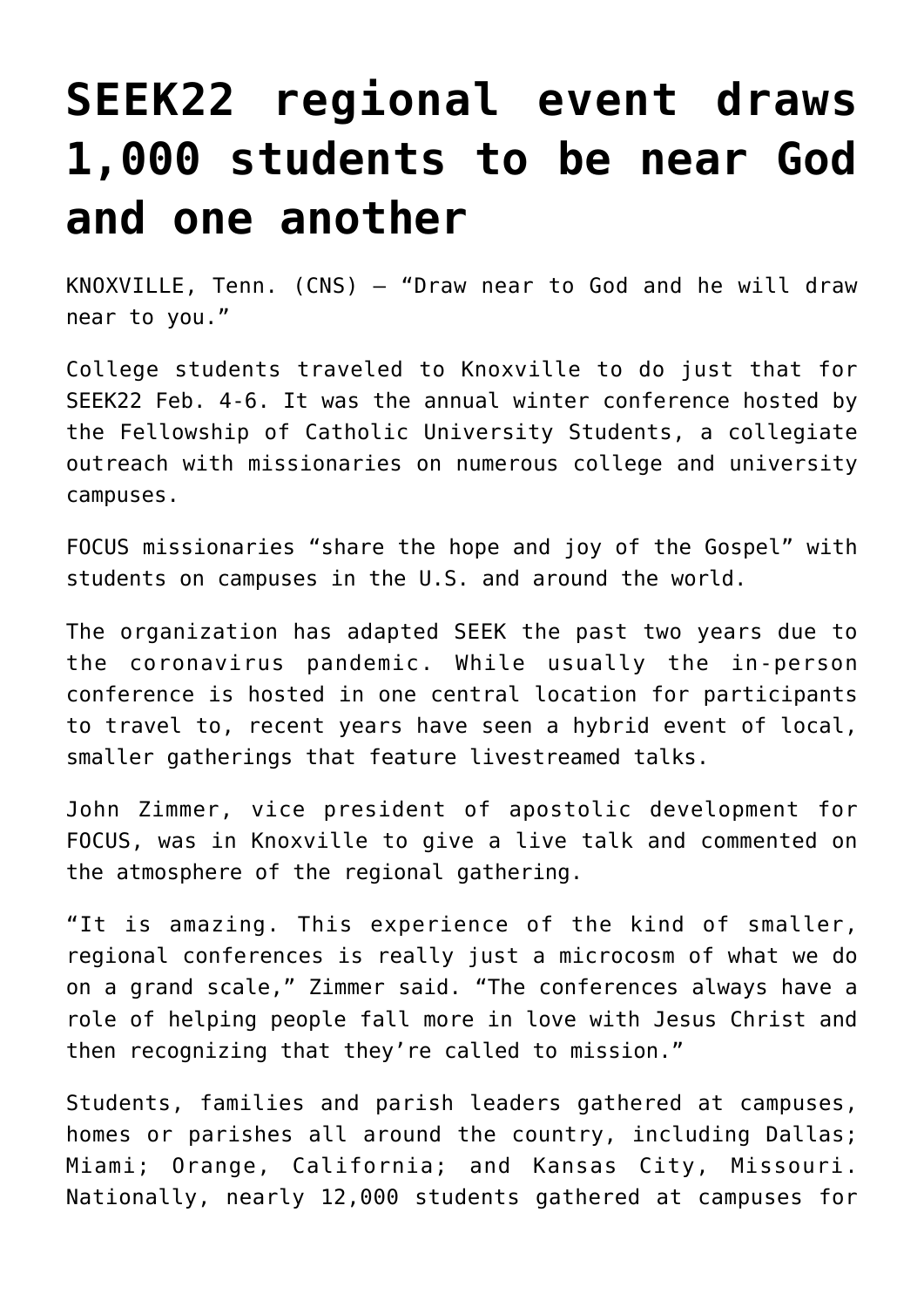the SEEK experience.

Internationally, groups met in countries such as Ireland, England, Austria and Mexico.

The regional event held at the Knoxville Convention Center hosted 15 campuses from five states, including Tennessee, Alabama, Kentucky, Ohio and Illinois.

Drawing a total crowd of 1,100 that included missionaries, benefactors and mission partners, more than 90% of the attendees were college students.

In addition to his current role, Zimmer has previously served as a campus missionary and overseen the training and formation of missionary staff.

"What we exist to do, really, is to evangelize college students, yes, but then to launch them so they can go back to wherever they are, whether that's their college campus, whether that's their neighborhood, and when they leave college to bring it into their workplaces, anywhere they go, their parish," he said.

"Part of what has always been at the heart of the conferences is that this isn't about FOCUS. This is about Jesus Christ and the Great Commission," Zimmer explained. "What we're trying to do is bring the light of Christ and the enthusiasm of young people to the world."

The atmosphere of a SEEK conference is energetic, alive and full of emotion. Throughout the weekend, college students mentor and counsel one another. Some run about waving their school flag with pride.

Some students leave the room crying, while others lift their hands in worship as praise-filled music fills the air. Still others can be heard through the hallways saying, "I love these people. I love being Catholic."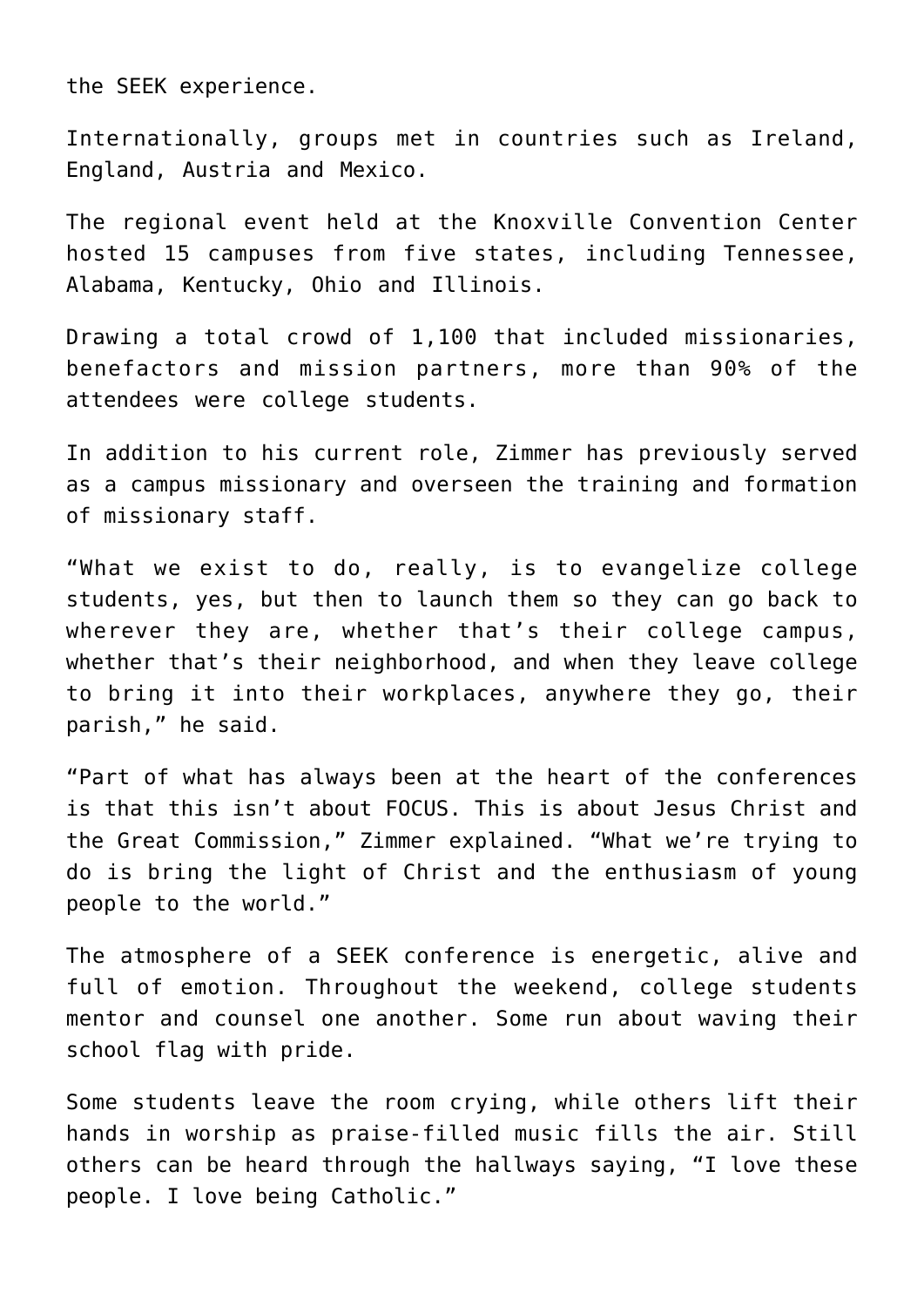Since the regional conference in Knoxville was held adjacent to the University of Tennessee, that meant there was a large showing of students clad in bright orange.

Thomas Gardiner, a senior at the university, said it was his first time attending a SEEK conference.

"I kind of started taking my faith seriously more in college," Gardiner told The East Tennessee Catholic, newspaper of the Diocese of Knoxville. "Everyone talked about how great SEEK was for them, and actually I work with one of the missionaries.

"He would always talk about how he found Christ through SEEK, and that's what initiated him to start looking more and led him to FOCUS and to start and kind of lead us in our men's group."

University of Tennessee sophomore Helen McCall returned to SEEK for a second time because of the fun she had last year at a local gathering with students from the University of Tennessee at Chattanooga.

"I think just seeing so many different people my same age from across mainly the South come together to learn more about our faith and learn more about each other has been really great," she said.

As a member of FOCUS Greek, an outreach of within FOCUS to students in fraternities and sororities, McCall said she has enjoyed the opportunity to meet other young women from different sororities through a Bible study with her missionary team director.

"That was one of the first ways that I made friends at Tennessee, was through that Bible study," she said. "I already knew some girls in my own sorority, but then getting to meet different girls across different chapters and relate to them about faith has been really nice."